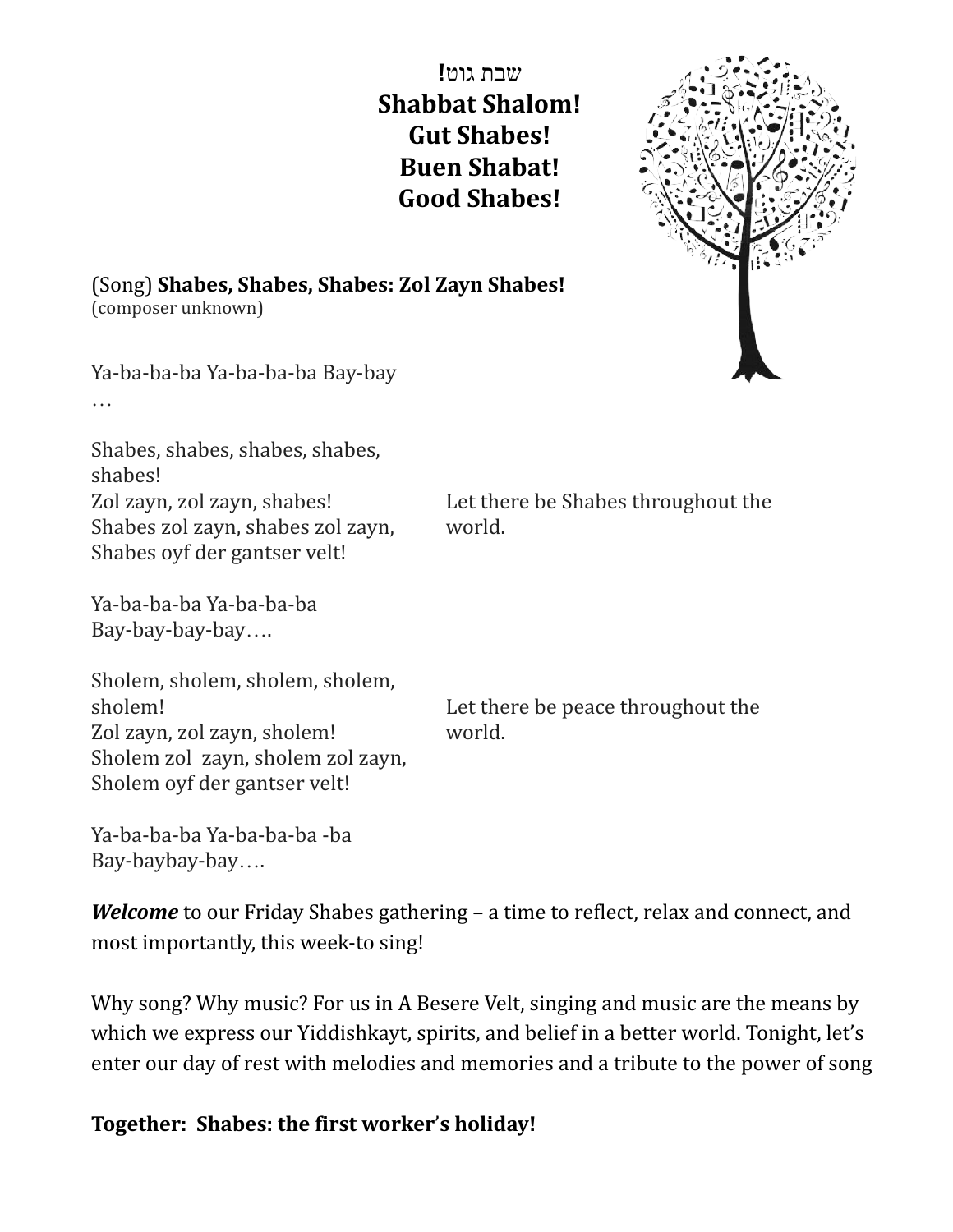The seventh day is the Sabbath. On it you shall not do any work, neither you, nor your son or daughter, nor your manservant or maidservant, nor your ox, your donkey or any of your animals, nor the foreigner within your gates, so that your manservant and maidservant may rest, as you do. *--Deuteronomy 5:14*

On Shabes we also recognize essential workers, who often labor at more than one job, those the hardest hit by this plague. They often work throughout the entire week. While we are dedicated to changing this inequity, let us appreciate and keep close the awareness that tonight we have the time to be able to gather together in community.

# **Blessings**

We celebrate Shabes in some of the languages Jews have spoken throughout our history.

# **Blessing over the candles**

The Lighting of the Shabes candles marks the transition from the every-day to a special day, from struggling to create the world as it should be to enjoying the beauty in the world as it is. It is a moment rich with spiritual reflection. As we light these candles, we encourage everyone to hold in your mind the thought of one thing that you find beauty in or appreciate about the world as it is - this could be a person, a relationship, a place, or a moment in time.

# **In Hebrew we say**

Boruch Atah Adonoi Elohenu Melech ho'olom asher kedshanu b'mitzvasov vetsivanu l'hadlik ner shel shabbat.

# **In Ladino we say**

Saludamos el muevo semana. Sigun la tradision de muestro komunidad, mozotros ensendamos las kandelas de shabbat.

# **In Yiddish we say**

Likhtik iz di shayn fun der velt, Likhtik iz di shayn fun mentshlekhkayt, Likhtik iz di shayn fun sholem, Likhtik iz di shayn fun shabes.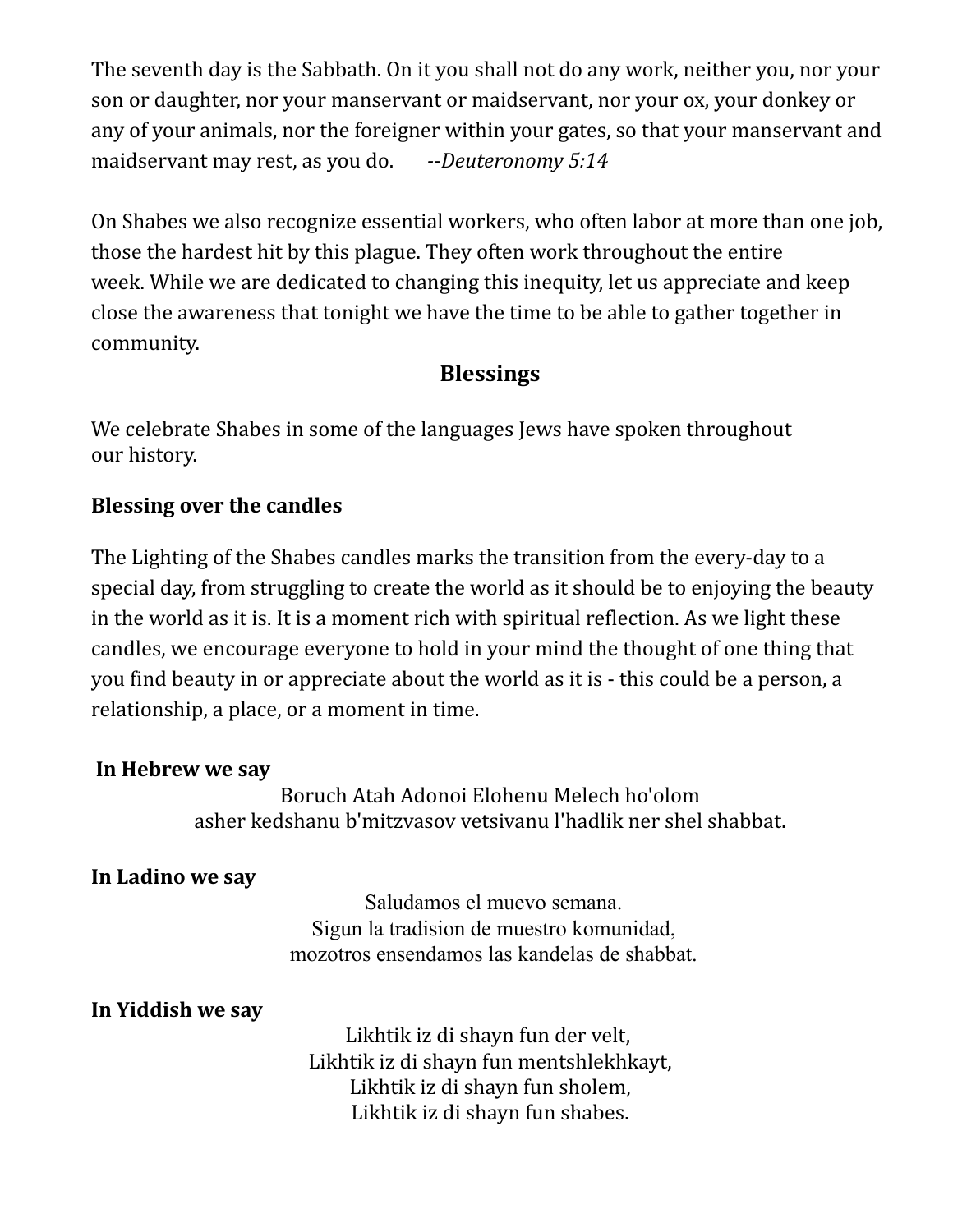## **In English that means:**

Radiant is the light in the world, Radiant is the light in humanity, Radiant is the light of peace, Radiant is the light of Shabes.

With days getting shorter as we approach the winter solstice, we yearn for light. So let's extend Hanukkah a bit by singing our Yiddish version of Peter Yarrow's "Light One Candle."

## *Video***: TSINDT ON A LIKHTL** (Light A Candle)

(Yiddish lyrics by Linda Gritz, based on "Light One Candle" by Peter Yarrow)

Tsindt on a likhtl far di heldishe kinder Di mames, di tates, di fraynt. Tsindt on a likhtl far veytik un laydn In kamf kegn sine un faynt. Tsindt on a likhtl far a vund Gevorn a vunder in alte tsaytn. Tsindt on a likhtl az di hayntike velt Zol zikh tsuhern, lernen un baytn.

Hit op di kleyne likht Zi flakert shoyn toyznte yorn. Hit op di kleyne likht Zol zi shaynen durkh trern un tsorn. Tsindt on a likhtl lekoved di pleytim Dos heymland gevorn nit fray. Tsindt on a likhtl far di grenets-ganovim Vos zukhn a lebn oyf s'nay. Tsindt on a likhtl me zol nit fargesn Imigrantn vos boyen dos land. Tsindt on a likhtl me zol efenen di oygn Di oyern, dos harts un di hant. Refrain

# **Yiddish lyrics Translation** (not singable)

*Light one candle for the heroic children The mothers, the fathers, the friends. Light one candle for the pain and suffering In the struggle against hate and hostility. Light one candle for a wound That became a wonder in olden times. Light one candle so that the world today Should listen, learn and change.*

*Refrain Protect the precious light It has burned for thousands of years. Protect the precious light Let it shine through tears and anger.*

*Light one candle in honor of refugees Their homeland no longer free. Light one candle for those who steal across the border Searching for life anew.*

*Light one candle so that we should not forget Immigrants who build this country. Light one candle so that we open our eyes Our ears, our heart, and our hand.*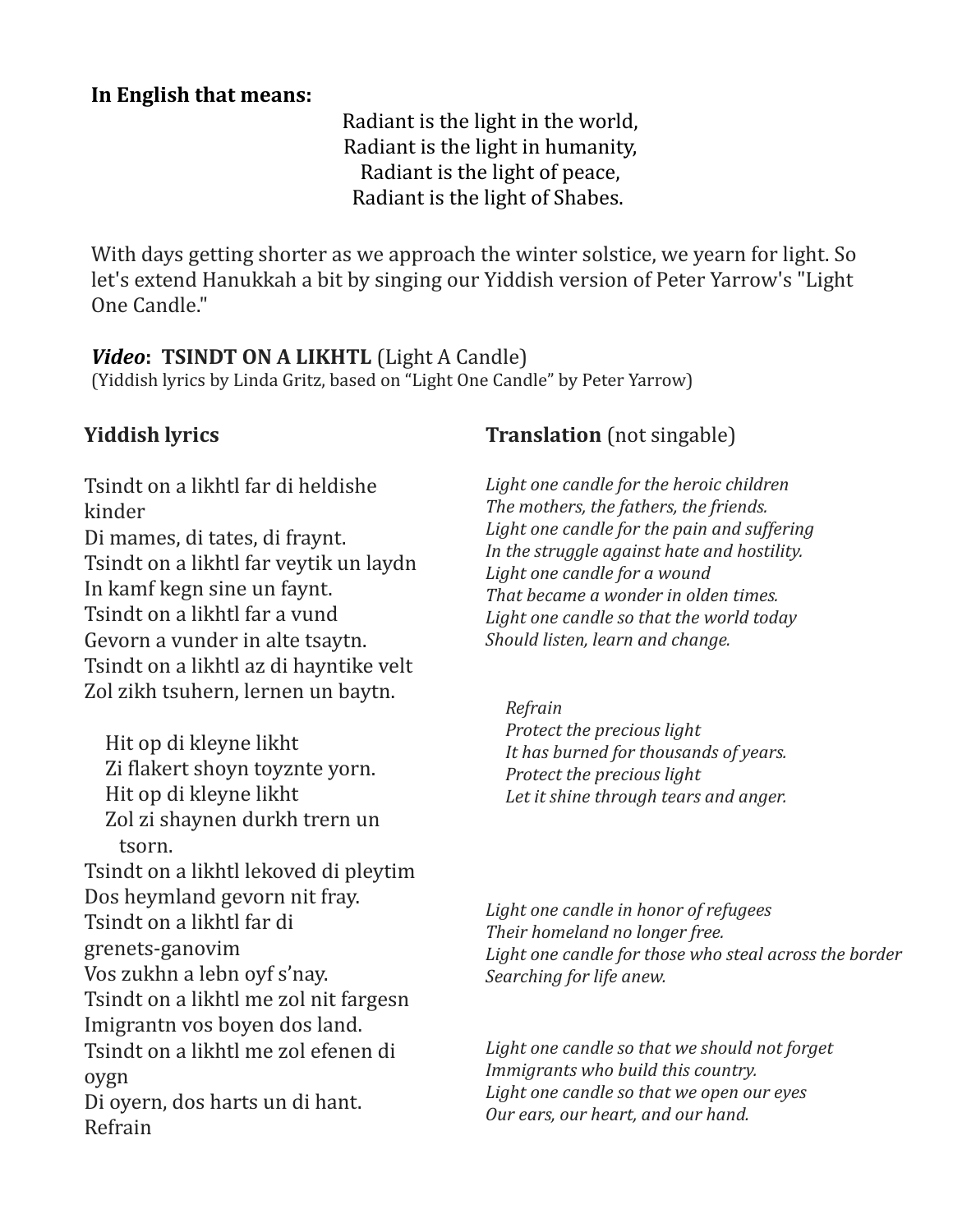Ver iz der shames vos tsindt on di likhtlekh Balaykhtn di finstere velt? Ver vet opshafn dem hunger, di benkshaft Fun mentshn farglivert in kelt? Ver iz getray tsu undzer yerushe Fartraybn tiranen, despotn? S'iz undzer khoyv, s'iz undzer parol Tsu bafrayen di shayn fun dem shotn. *Refrain*

*Who is the Shammes that kindles the lights Illuminating the darkened world? Who will end the hunger, the longing Of people left out in the cold? Who is devoted to our heritage To drive out tyrants, despots? It's our obligation, it's our promise To liberate the light from the shadow.*

The song, Gris Bagris, was written by Leybush Lehrer a Jewish educator and the creator of Camp Boiberik. As campers and counselors, my father, mother, aunts and I all sang this beautiful song every Friday evening as the sun went down:

# Video**: Gris Bagris**

Gris, bagris zey mit gezang, Ven di zun fargeyt, Shpreyt zikh undzer loyb-gezang, Iber vayt un breyt.

(refrain) Zingt, zingt, ale tsuzamen, Ale, ale, kleyn un groys, Brengt, brengt, mit freyd un lider, Likht in undzer hoyz.

Shpreyt dayn varemen fligl oys In dem ovnt-vint, Vayse likht in undzer hoyz, Ven der tog farshvindt. (refrain)

Lomir eyn mishpokhe zayn, Sholem in der velt, Dort in heln zunenshayn, Dort vu keyner felt.

(English Translation) *Greet, welcome them with singing When the sun goes down. Our song of praise spreads Far and wide.*

*Sing, sing, all together, All, all, little and big. Bring, bring, with joy and songs, Light into our house.*

*Spread your warm wing In the evening breeze, White candlelight in our house When the day disappears.*

*Sing, sing, all together, All, all, little and big. Bring, bring, with joy and songs, Light into our house.*

*Let's be one family, Peace in the world, There in the bright sunshine There where no one is in need.*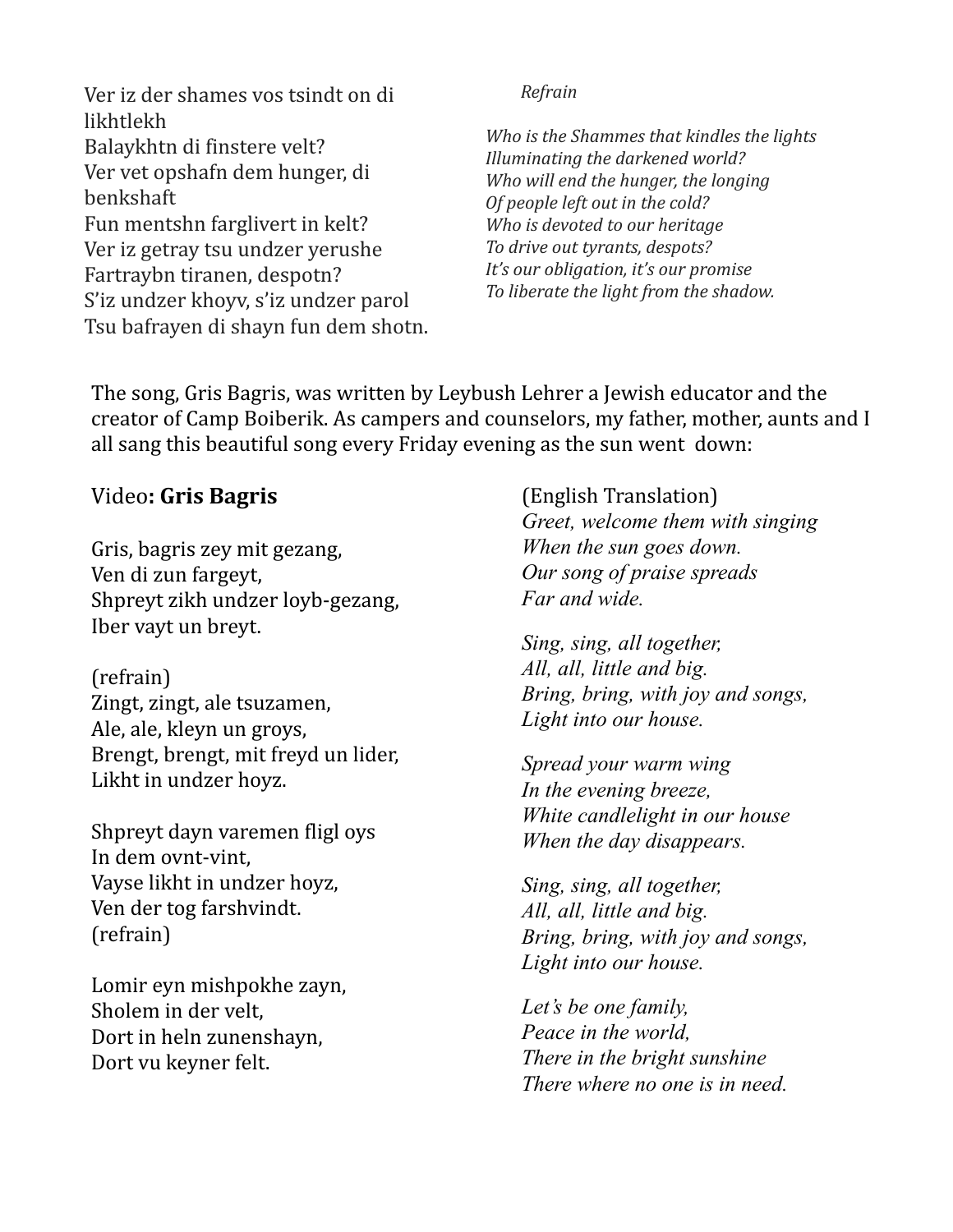# **Blessing over the wine**

| In Hebrew we say |                                           |
|------------------|-------------------------------------------|
|                  | Boruch Atah Adonoi Elohenu Melekh ho'olom |
|                  | Bo're pri hagofen.                        |

**In Ladino we say**

Sigun la tradision de muestro puevlo dizimos, kon djoya, grasias ke podemos kontinuar bevir poko de vino endjuntos.

### **In Yiddish we say**

Lomir bagrisn dem shabes mit dankshaft un teyln zikh mit der frukht funem vayn.

#### **In English that means**

As we come to week's end, we are grateful that we can share the fruit of the vine together.

With that, let's drink a l'chaim and wish everyone "Buen Shabat!"

## Video**: Buen Shabbat** Flory Jagoda

Buen Shabat, buen Shabat Kun salud i vida, Buen Shabat, buen Shabat A toda la familya.

Buen Shabat, buen Shabat Kun salud i vida, Anyus muchus, anyus muchus, Kun pas i alegriya.

*On Shabat, on Shabat, We wish good health and life, To the whole family. On Shabat, on Shabat, We wish good health and life. Many years of peace and happiness.*

**SMALL GROUP sharing.** This is a time for us to spend some time reflecting together as a community. A Besere Velt reflects many of the pillars of Boston Workers Circle: community, Jewish culture, and social justice, all woven together with music!

Rabbi Sampson Raphael Hirsch, a 19 th century German rabbi, defined song as **"an inspired or rapturous expression of what some external event has revealed to**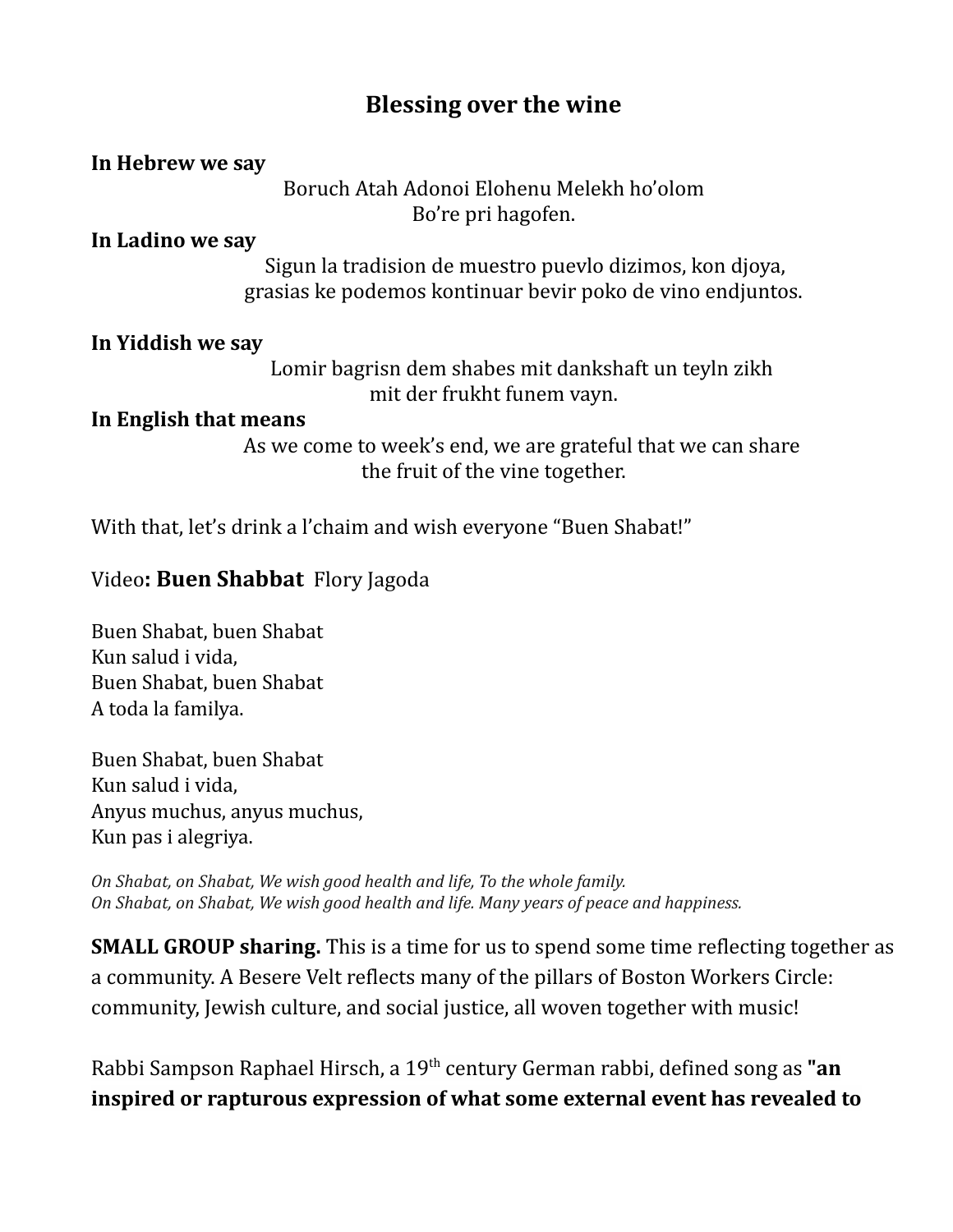# **the inner self, that which the physical eye can not see, but what has become clear to the mind's eye".**

Let's meet now in smaller groups to reflect on songs that inspire us, bring us together as a community, and give us strength to fight for a better world. When we return people are welcome to write the names of the songs they thought of in the chat so that we can all see what people shared.

\_\_\_\_\_\_\_\_\_\_\_\_\_\_\_\_\_\_\_

Welcome back from your groups! We hope you had some meaningful and interesting discussions.

# Song **Chiri Bim, Chiri Bom**

Az ikh vel zingen "L'kho dodi" - Zolstu zogen "tshiri biri bim!" Az ikh vel zingen "Likras kala" - Zolstu zogen "tshiri biri biri bom!" L'kho dodi! **tshiri biri bim ! -** Likras kale! **tshiri biri bom!** L'kho dodi- likras kale - Tshiri biri biri biri bim biri Bom!

Tshiri **Bim!** ------ Chiri Bom! **Tshiri Bom**! ------- Chiri Bim! Tshiri Bim bom bim bom bim bom! Ay Chiri chiri bim bom bom, Ay Chiri chiri bim bom bom... Ay Chiri chiri bim bom bom... BIM BOM BIM BOM BOM!

*Translation: When I sing L'cha Dodi (go forth my beloved) you will say "Chiri biri bim" When I sing L'krat Kala (to greet the bride) you will say "Chiri biri bom"* **Blessing over the challah**

**In Hebrew we say**

Boruch Atah Adonoi Elohenu Melekh ho'olom hamotzi lekhem min ha'aretz.

**In Ladino we say**

Sigun la tradision de muestro puevlo, mos komer endjuntos el Challah, el pan de la tiera.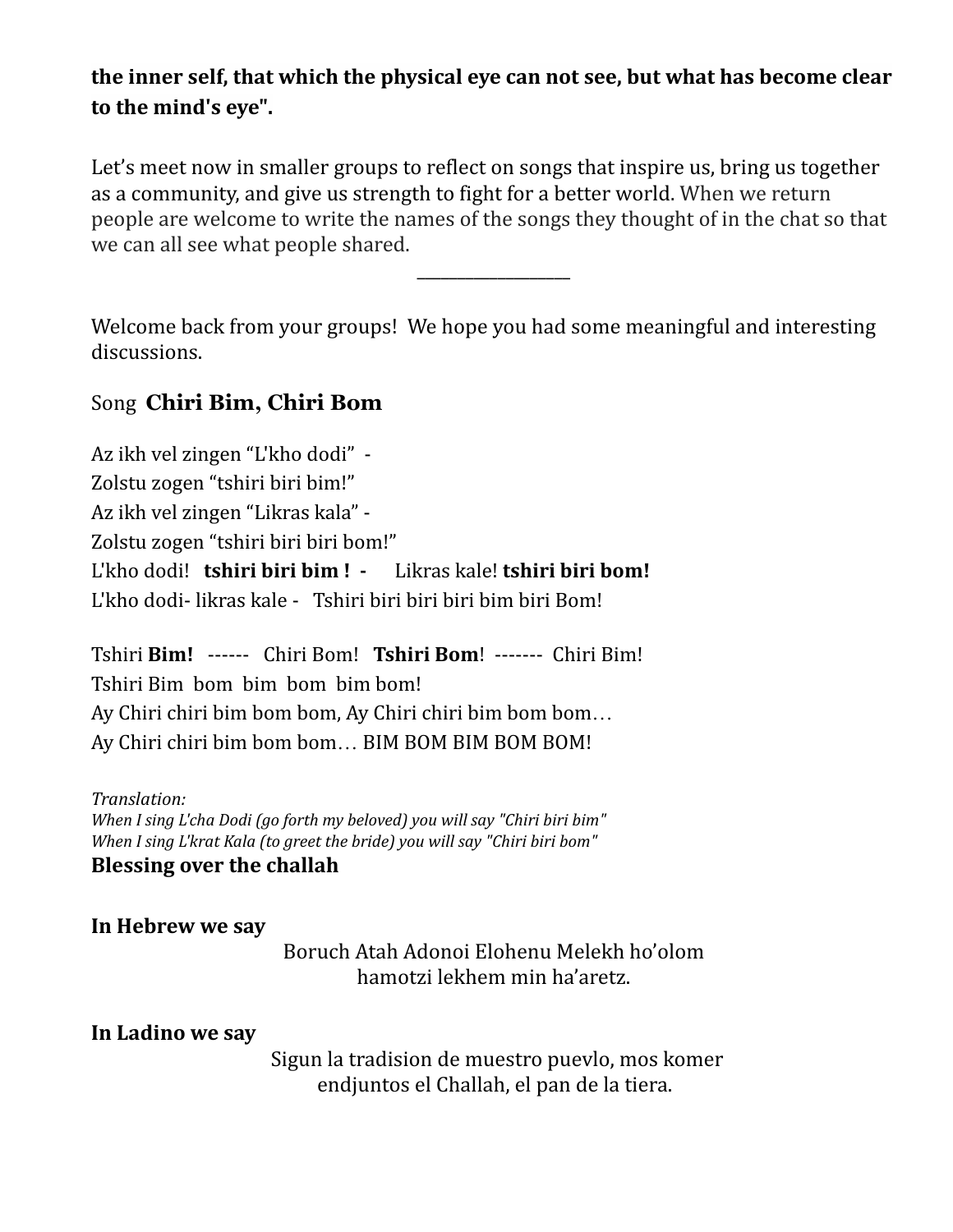## **In Yiddish we say**

Loytn yidishn mineg, teyln mir khale, di frukht fun der erd.

### **In English that means**

In the tradition of our people, we share bread, the fruit of the earth.

At this darkest time of the year, Jews are not alone in lighting lights - Christmas lights, Diwali lights, Yule lights - each in our diverse ways, but all in our common hope for a brighter future, a better world, a besere velt.

These shared but diverse celebrations of light in the darkness are not unlike the way our songs, too, express something we share with so many despite our differences, shaped by our different situations, places, and times.

In I.L.Peretz's tale, "The Transmigrations of a Nigun, A Gilgul Fun a Nigun" we hear of a nigun that wanders from town to town in Eastern Europe as various people hear it and borrow it temporarily. Beginning its life as a wedding melody composed for a Hasidic rebbe, it becomes a Jewish memorial prayer in another *shtetl* , moves via Kiev to the Yiddish theater in [Warsaw,](https://www.myjewishlearning.com/article/yiddish-theatre-in-europe/) only to end up being played as a poor organ-grinder's tune in the circus. The nigun's wanderings continue from house to house, person to person, town to town, and, eventually, back to the Hasidic rebbe. But the melody's migration is not yet done. At the tale's end, it departs with one of its bearers to a new destination: America.

And so we conclude with this song from our A Besere Velt repertoire:

## Video**: Kh'hob Dem Kheyshek** (I Have Yearning)

*ַYiddish lyrics by Yuri Vedenyapin, based on "I am Willing" by Holly Near*

Kh'hob dem gloybn, kh'hob dem kheyshek, zayn fartsveyflt tor men nit, mir gedenken doyres kemfers far banayung un far likht.

Mayn mishpokhe filt a veytik, un mayn shtot iz ful mit tsar,

# **Yiddish lyrics English translation (not singable)**

*I have faith, I have yearning, To be despondent is not allowed, We remember generations of activists For renewal and for light.*

*My family feels pain, And my town is full of sorrow. The whole country is frightened,*